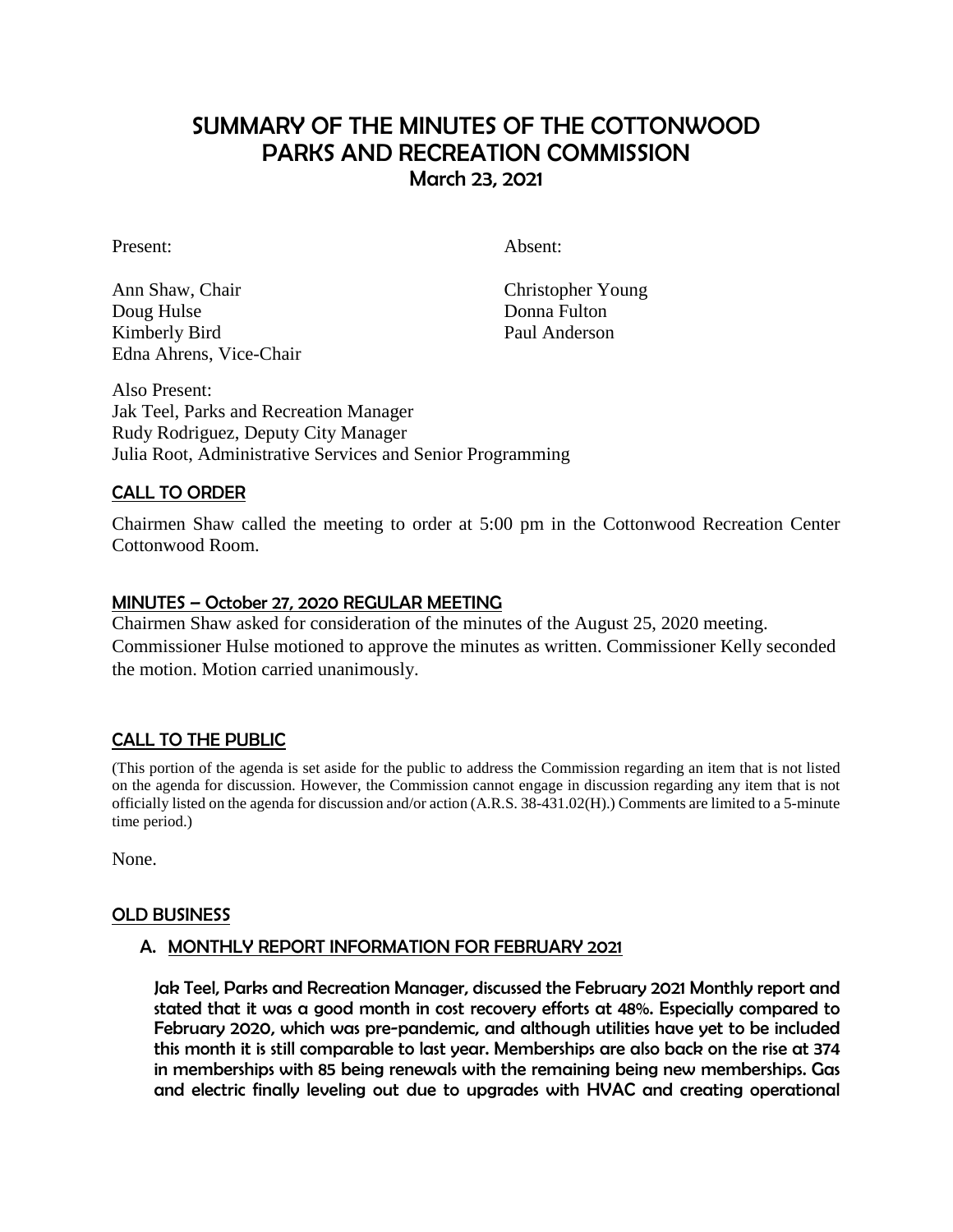hours for cooling and heating. However, the cooling system will be used a lot more as the summer approaches. Commissioner Ahrens inquired about previous operation standards for the heating and cooling of the building. Mr. Teel described that they were none. However, with the updates, they have been able to create zones within the building with occupied and unoccupied times. It is an ongoing project to zone out the remainder of the facility which will help create cost-effective savings in specific areas. In the past, the City used specific software to control room temps that were going unutilized. With Went live in the middle of February 2021 hoping it will reduce costs. Commissioner Shaw stated that we'll keep an eye to make sure that costs are being saved.

## NEW BUSINESS

# A. RECENT AND UPCOMING PARKS & REC. PROGRAMS / SPECIAL EVENTS Youth Sports

Mr. Teel gave updates about Youth Sports and stated that the City of Cottonwood was unable to run a youth sports program at this time. However, the Parks and Recreation Department has partnered with local who runs Showtime Sports, a basketball program, to utilize outdoor courts from now until the end of April and this has so far been a success. Little league is scheduled to start up soon. Tournaments starting this weekend. Sold out and rain might deter the game. Volleyball tournament, not league, in the works, to start soon.

Commissioner Kelley inquired how this affects public gatherings in public spaces. Mr. Teel explained that individuals or groups with more than 50 people who request to use public spaces have to submit a mitigation plan that meets the minimum safety requirements that the State has in place. If it meets those requirements it has to meet the City of Cottonwood requirements then it goes posted to the State of Arizona Human and Health Services website. Once approved and posted City staff will check in on the day of events to make sure they are following protocols and meeting specific requirements during the event.

Commissioner Kelley inquired what is the requirements were for before 50 persons for events. Mr. Teel clarified the City of Cottonwood can approve internally does not have to go to the state for approval.

#### Outdoor Pool

To open fully for the summer – plan being put in place for approval. Swim lessons will be available. Swim hours will be expanding and will be more kid-friendly but also being friendly for everyone else. No shared time and space between lap swim members and water aerobics members.

Commissioner Shaw expressed her like of the proposed schedule from last year.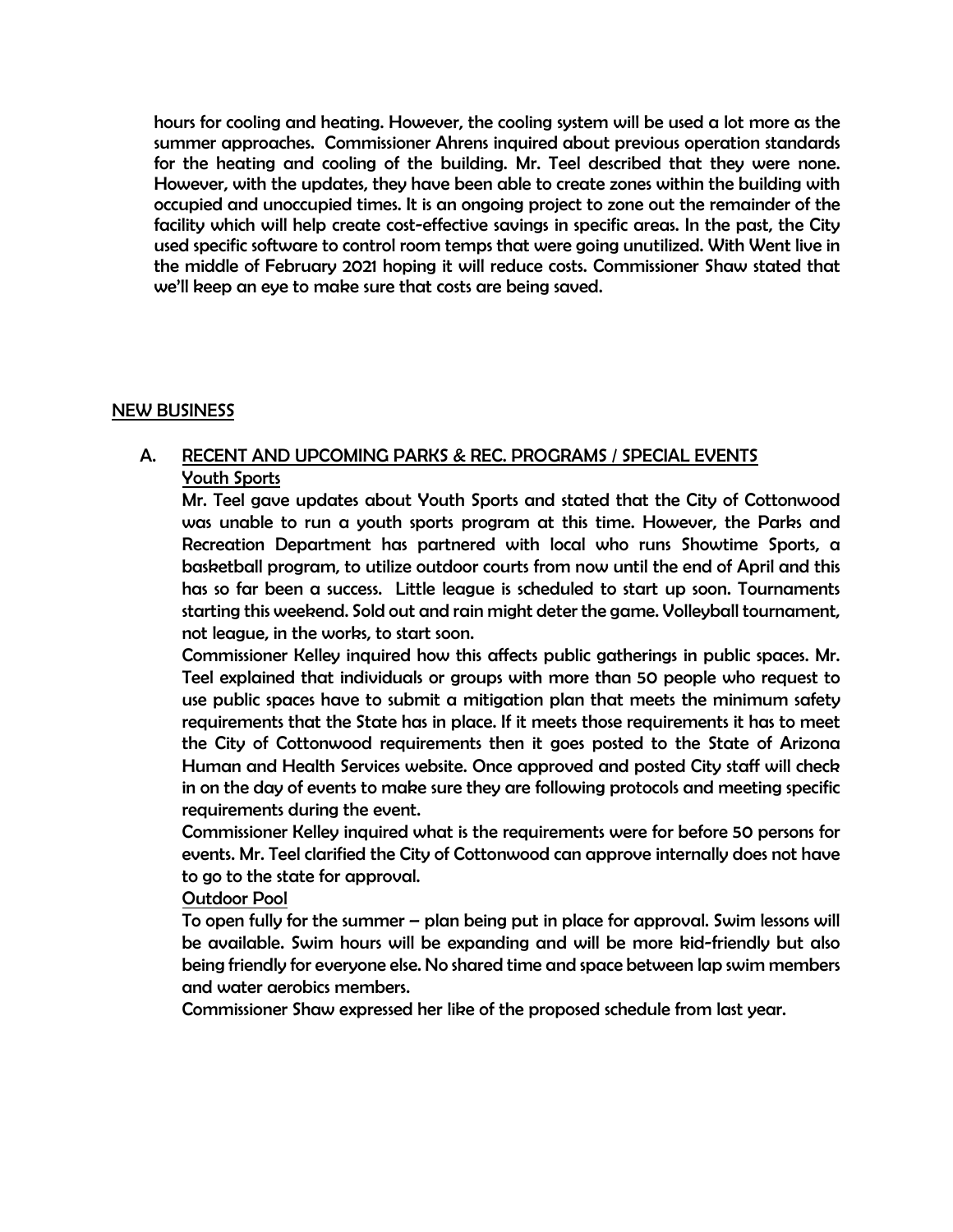#### Underwater Easter Egg Hunt

April 3 – 12:00 pm – 6:00 pm ages 0-10. Participants will enter through the gymnasium and play carnival-style games. Rotate to the pool to collect eggs in the water. Each egg will have a laminated prize inside. Will then exit to the party room to trade in prizes and exit through the side door. Not separated by age group. Kept at a 25 limit so does not have to be approved by the county or state. Just must follow internal rules by wearing masks and sanitizing shared equipment. Doing this to spacing people out better to meet Covid requirements for social distancing. Received a donation of \$400.00 to get a bounce house.

## B. DISCUSSION ON POSSIBLE RECOMMENDATION ON CHANGES TO THE NEW MONTHLY REPORT

Already received some feedback to the monthly report but here in an official capacity – will remove off of future agendas – included to have a formal discussion. Commissioner Shaw asked for clarification if anyone wanted any changes. All is good.

## C. UPDATE ON THE RIVERFRONT PARK MASTER PLAN.

Mr. Teel prepared a PowerPoint presentation to share with the commission. Discussed working with the Department of Housing to finalize the environmental review. Been approved through every other process just need a DOH stamp. Then can move on to the next step of the process. Have also been working with Excerplay to create the community engagement process. The public will be able to vote on a specific play structure between 4 different designs. The community will be involved 100 in the process end goal is a play area that the community picked and built together. Voting mechanisms will include going to various schools and doing a presentation and inperson vote will have public forums and an online form. Mr. Teel (has slide show going) references various viewpoints of the play structures. The equipment will be 'blocked off' and separated from the soccer fields. The tree lining is what is separating the play structure from the soccer field. Commissioner Ahrens inquired about what type of filling the structure would sit it. Mr. Teel explained that it will be filled with wood chips because it stays ADA complaint longer while being economically efficient. Blue rubber causes issues with mowing, solid rubber mats are not cost-effective, and sand does not stay ADA compliant by the end of the day which led to the decision in wood chips. The city will also create a flyer with a forced ranking system concept for the public to go through and vote on the most desired structure. Currently collaborating with flagstaff as they just went through a similar process and will mimic their online voting mechanism. Each decision concept has an additional 6000 charge making a ''community park build 'will allow to cut costs down. Will reach out to Home Depot to help. If needs to be professionally down it will be. Like pouring concrete. Community build will happen within one weekend. Within a 1 ½, it should be completed. This location was chosen through the parks and recreation master plan. Plan to start by the end of April first week of May – Specifically completed by July 12. Was not high on the list but it will be interactive and taking equipment to a whole new level. More healthy and ideal for kids.